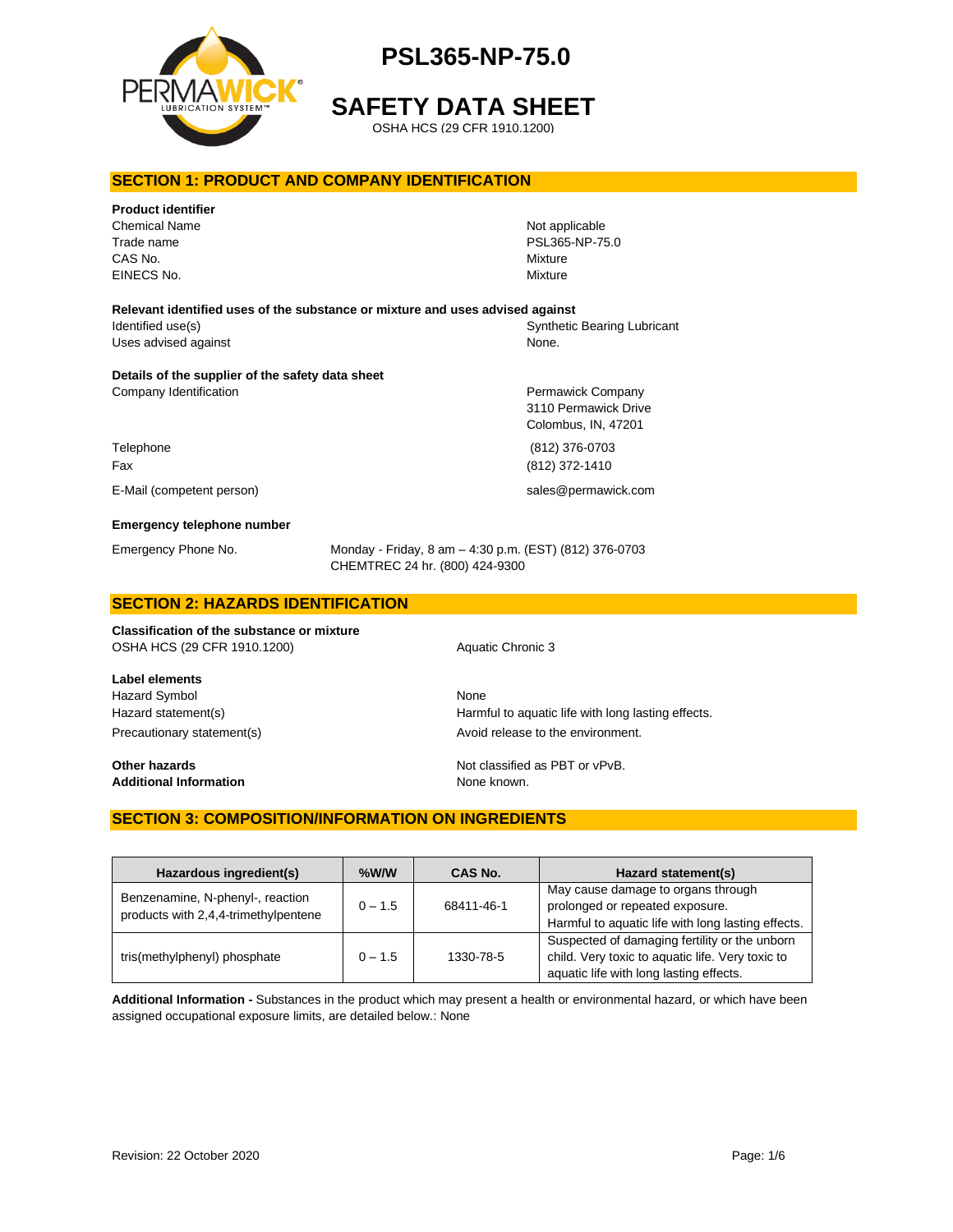### **SECTION 4: FIRST AID MEASURES**



#### **Description of first aid measures**

| Inhalation                                                                    | Unlikely to be required but if necessary treat<br>symptomatically.                         |
|-------------------------------------------------------------------------------|--------------------------------------------------------------------------------------------|
| <b>Skin Contact</b>                                                           | Wash affected skin with soap and water.                                                    |
| Eye Contact                                                                   | Eyes should be washed with plenty of water. If symptoms<br>occur obtain medical attention. |
| Ingestion                                                                     | Unlikely to be required but if necessary treat<br>symptomatically.                         |
| Most important symptoms and effects, both acute<br>and delayed                | None                                                                                       |
| Indication of the immediate medical attention and<br>special treatment needed | None                                                                                       |

### **SECTION 5: FIRE-FIGHTING MEASURES**

| <b>Extinguishing media</b>                            |                                                                                                             |
|-------------------------------------------------------|-------------------------------------------------------------------------------------------------------------|
| -Suitable Extinguishing Media                         | Extinguish with waterspray, dry chemical, sand or carbon<br>dioxide.                                        |
| -Unsuitable Extinguishing Media                       | None anticipated.                                                                                           |
| Special hazards arising from the substance or mixture | This product may give rise to hazardous fumes in a fire.                                                    |
| <b>Advice for fire-fighters</b>                       | A self contained breathing apparatus and suitable protective<br>clothing should be worn in fire conditions. |

### **SECTION 6: ACCIDENTAL RELEASE MEASURES**

| Personal precautions, protective equipment and<br>emergency procedures | Avoid skin contact. Avoid contact with eyes.                                                                                                       |
|------------------------------------------------------------------------|----------------------------------------------------------------------------------------------------------------------------------------------------|
| <b>Environmental precautions</b>                                       | Use appropriate container to avoid environmental<br>contamination.                                                                                 |
| Methods and material for containment and cleaning up                   | Contain and cover spilled substance with dry sand or earth<br>or other suitable dry material. Transfer to a container for<br>disposal or recovery. |
| Reference to other sections<br><b>Additional Information</b>           | None<br>None                                                                                                                                       |

| <b>SECTION 7: HANDLING AND STORAGE</b>                       |                                              |
|--------------------------------------------------------------|----------------------------------------------|
| Precautions for safe handling                                | Avoid skin contact. Avoid contact with eyes. |
| Conditions for safe storage, including any incompatibilities |                                              |
| -Storage Temperature                                         | Store at room temperature.                   |
| -Incompatible materials                                      | Strong oxidising agents.                     |
| Specific end use(s)                                          | Lubricating agent                            |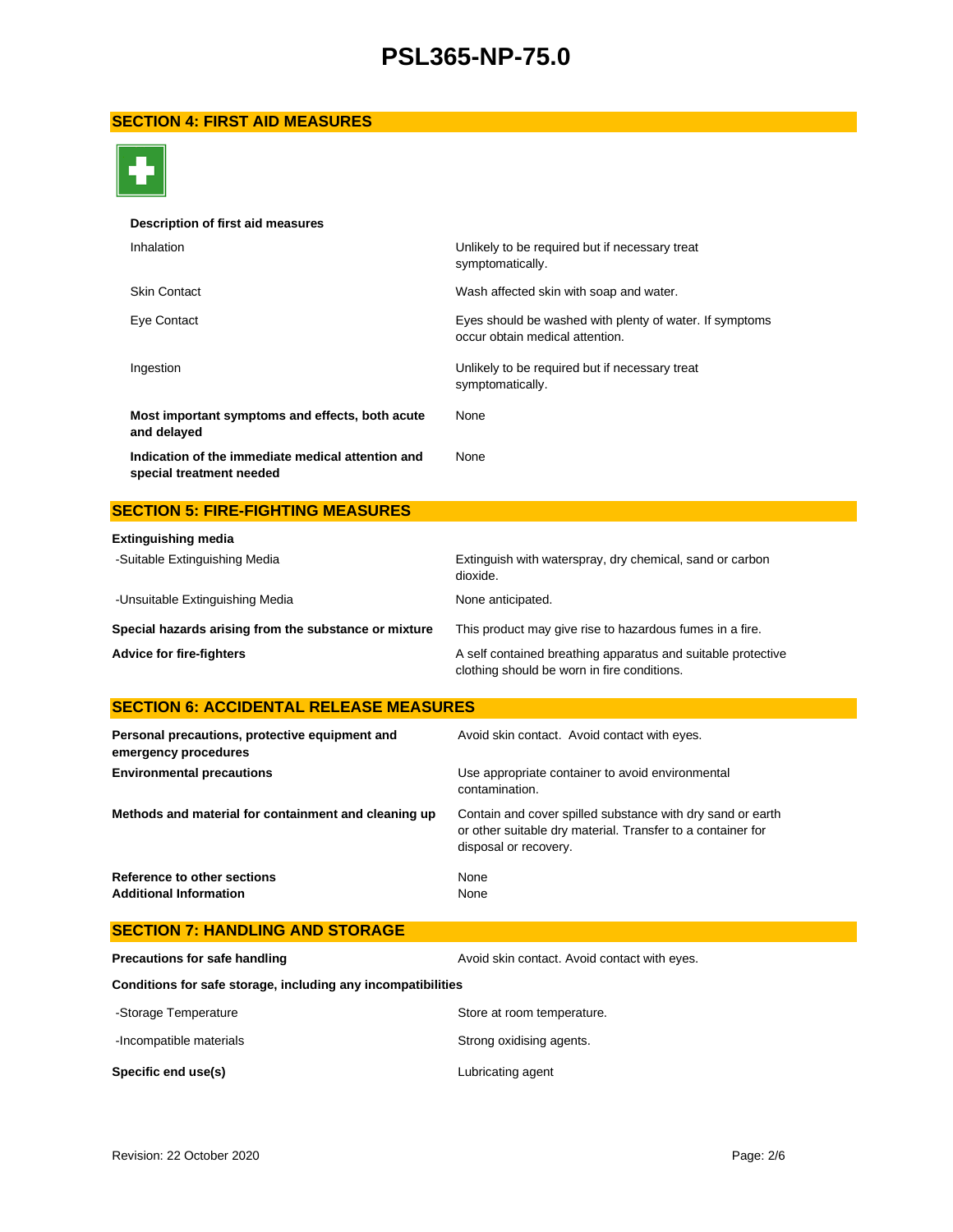#### **SECTION 8: EXPOSURE CONTROLS/PERSONAL PROTECTION**

#### **Control parameters**

#### **Occupational Exposure Limits**

|                                          | LTEL (8 hr TWA ppm) |            |                        | STEL (ppm)                  |                                                                                                                                   |                                                                     |
|------------------------------------------|---------------------|------------|------------------------|-----------------------------|-----------------------------------------------------------------------------------------------------------------------------------|---------------------------------------------------------------------|
| SUBSTANCE.                               | CAS No.             | PEL (OSHA) | <b>TLV (ACGIH)</b>     | PEL (OSHA)                  | <b>TLV (ACGIH)</b>                                                                                                                | Note:                                                               |
| None                                     | ----                | ----       | ----                   | ----                        | ----                                                                                                                              |                                                                     |
| Recommended monitoring method            |                     |            | None                   |                             |                                                                                                                                   |                                                                     |
| <b>Exposure controls</b>                 |                     |            |                        |                             |                                                                                                                                   |                                                                     |
| Appropriate engineering controls         |                     |            | Not normally required. |                             |                                                                                                                                   |                                                                     |
| <b>Personal protection equipment</b>     |                     |            |                        |                             |                                                                                                                                   |                                                                     |
| Eye/face protection                      |                     |            | Safety spectacles.     |                             |                                                                                                                                   |                                                                     |
|                                          |                     |            |                        |                             |                                                                                                                                   |                                                                     |
| Skin protection (Hand protection/ Other) |                     |            | Not normally required. |                             |                                                                                                                                   |                                                                     |
|                                          |                     |            |                        |                             |                                                                                                                                   |                                                                     |
| Respiratory protection                   |                     |            | Not normally required. |                             |                                                                                                                                   |                                                                     |
|                                          |                     |            |                        |                             |                                                                                                                                   |                                                                     |
| Thermal hazards                          |                     |            |                        | Not normally required.      |                                                                                                                                   |                                                                     |
| <b>Environmental Exposure Controls</b>   |                     |            |                        | local authority for advice. | Use appropriate container to avoid environmental contamination.<br>Disposal should be in accordance with local, state or national | legislation. Consult an accredited waste disposal contractor or the |

#### **SECTION 9: PHYSICAL AND CHEMICAL PROPERTIES**

#### **Information on basic physical and chemical properties**

| Appearance                               | Grar  |
|------------------------------------------|-------|
| Colour                                   | Gray  |
| Odour                                    | Fain  |
| Odour Threshold (ppm)                    | Not a |
| pH (Value)                               | Not a |
| Melting Point (°C) / Freezing Point (°C) | Not a |
| Boiling point/boiling range (°C):        | Not ( |
| Flash Point (°C)                         | 246   |
| Evaporation rate                         | Not a |
| Flammability (solid, gas)                | Not a |
| Explosive limit ranges                   | Not a |
| Vapour Pressure (Pascal)                 | < 1   |
| Vapour Density (Air=1)                   | >1    |
| Density (g/ml)                           | 0.91  |
| Solubility (Water)                       | Inso  |
| Solubility (Other)                       | Not a |

Granular. Gray to Gray-Yellow. Faint Ester-like. Not available Not available Not available Not determined. 246 [Open cup] Not applicable Not applicable Not applicable Insoluble. Not available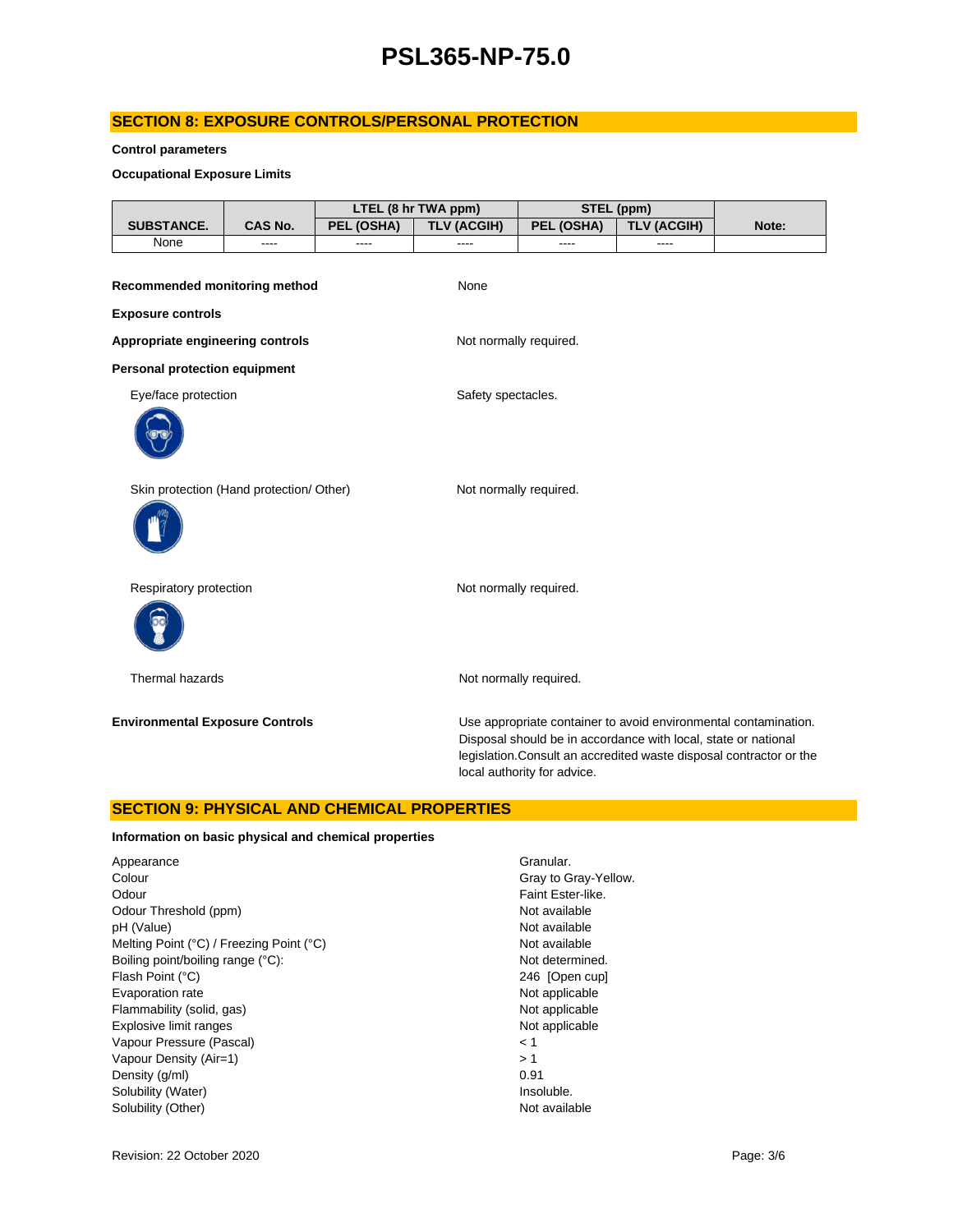Partition Coefficient (n-Octanol/water) Not available Auto Ignition Temperature (°C) <br>
>282 Decomposition Temperature (°C) Not available Kinematic Viscosity (cSt) @ 40°C (Base Oil) 55.5 (Listed in: Product specification) Explosive properties **Not explosive.** Not explosive. Oxidising properties Not oxidising.

#### **Other information** and **Not available** Not available

#### **SECTION 10: STABILITY AND REACTIVITY**

**Reactivity Reactivity Stable under normal conditions. Chemical stability** Stable. **Possibility of hazardous reactions** None anticipated. **Conditions to avoid Incompatible materials Hazardous Decomposition Product(s)** Carbon monoxide, Carbon dioxide

None **Oxidizers** 

#### **SECTION 11: TOXICOLOGICAL INFORMATION**

#### **Information on toxicological effects**

Benzenamine, N-phenyl-, reaction products with 2,4,4-trimethylpentene (CAS No. 68411-46-1)

**Acute toxicity** -Inhalation No data

**Repeated dose toxicity** No data **Mutagenicity** Negative **Carcinogencity** No data

 -Ingestion LD50 > 5000 mg/kg (rat) -Dermal LD50 > 2000 mg/kg (rat) **-Irritation 1998 1998 1998 1998 Slightly irritant (Skin). Non-irritant to rabbit eyes.** 

**Sensitisation It is not a skin sensitiser.** 

**Toxicity for reproduction**  $NOAEL = 125 mg/kg (P/F1) (rat)$ 

- tris(methylphenyl) phosphate (CAS No. 1330-78-5) **Acute toxicity** -Ingestion LD50 > 20,000 mg/kg (rat)  $-LCSO > 11.1$  mg/l (rat) (1 hour(s))
	- **Sensitisation It is not a skin sensitiser. Mutagenicity** Negative **Carcinogencity** No data **Toxicity for reproduction Positive**

**Other information IARC, NTP, OSHA, ACGIH do not list this product or IARC, NTP, OSHA, ACGIH do not list this product or** any components thereof as known or suspected carcinogen.

# -Dermal LD50 3.7 g/kg (rabbit) **-Irritation Slightly irritant (Skin). Non-irritant to rabbit eyes. Repeated dose toxicity Call: NOAEL = 1000 mg/kg (rat)** Oral: NOAEL = 1000 mg/kg (rat) **Developmental Toxicity LOAEL** = 20 mg/kg (Developmental) NOEL = 20 mg/kg (Maternal)

**Other information** None known

#### **SECTION 12: ECOLOGICAL INFORMATION**

#### **Toxicity**

Benzenamine, N-phenyl-, reaction products with 2,4,4-trimethylpentene (CAS No. 68411-46-1)

**Acute toxicity** Fish LC50> 100 mg/l (96 hour) (*D. rerio*) Aquatic invertebrates: EC50 >100 mg/l (48 hour) / (24 hour(s)) (*D. magna*)

Algae EC50 > 100 mg/l (72 hour) *(D. subspicatus)*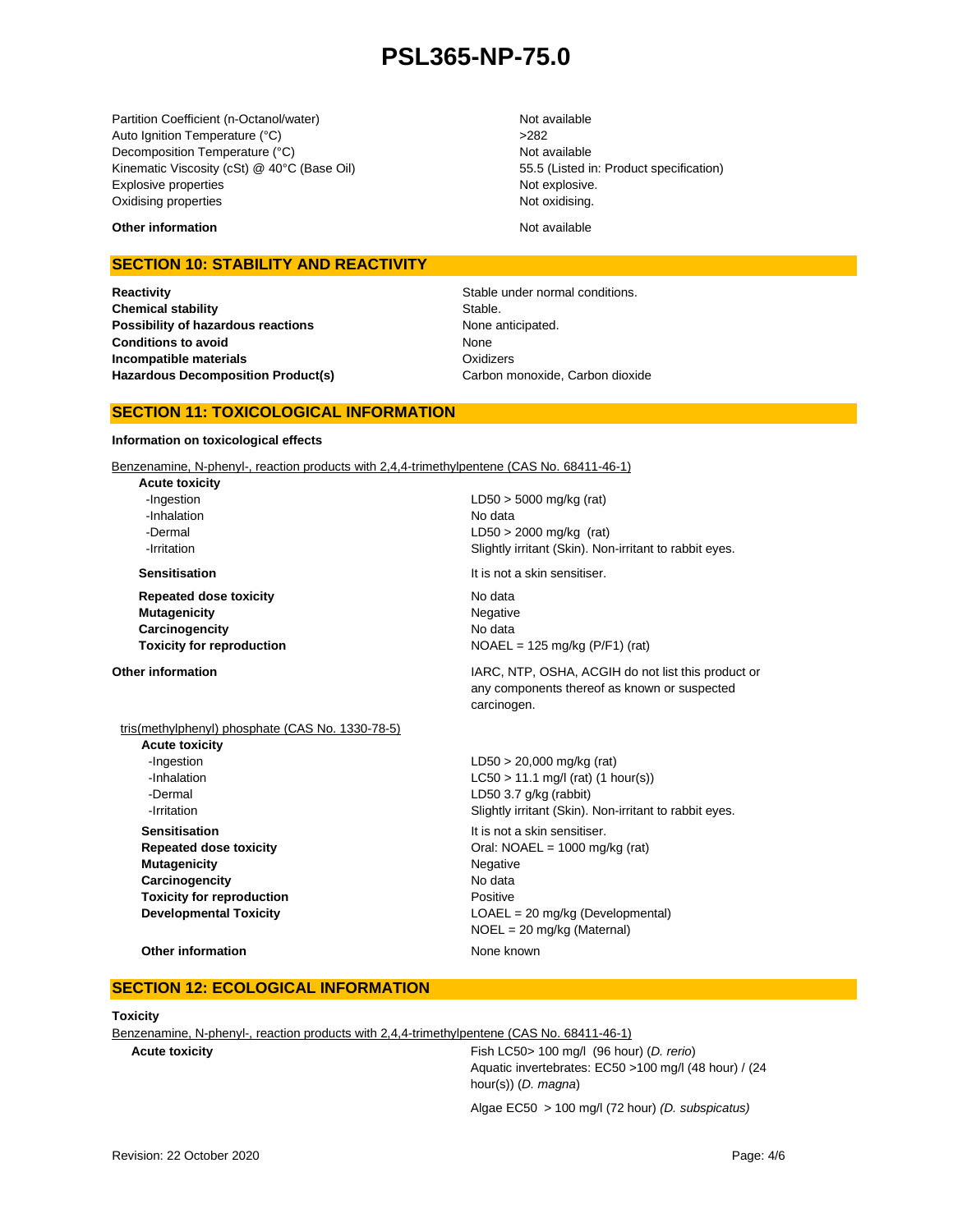| <b>Long Term</b>                                                                                                                                                                               | (Growth rate) and (Biomass)<br>No data                                                                                                                                                                                                             |
|------------------------------------------------------------------------------------------------------------------------------------------------------------------------------------------------|----------------------------------------------------------------------------------------------------------------------------------------------------------------------------------------------------------------------------------------------------|
| tris(methylphenyl) phosphate (CAS No. 1330-78-5)<br><b>Acute toxicity</b>                                                                                                                      | Fish LC50 = $0.06$ mg/l (96 hour) (Rainbow trout)<br>Fish LC50 = 44.8 mg/l (96 hour) (Fathead minnow)<br>Aquatic invertebrates: $EC50 = 146 \mu g/l$ (48 hour) (D.<br>magna)<br>Algae EL50 > 2500 µg/l (72 hour) / (96 hour) (S.<br>capricornutum) |
| <b>Long Term</b>                                                                                                                                                                               | Fish Sublethal Effects = $0.9$ mg/l (4 week(s)) (O. mykiss)<br>Aquatic invertebrates: NOEC = 0.011 - 0.019 mg/l<br>(Survival) (G. pseudolimnaeus)                                                                                                  |
| Persistence and degradability<br><b>Bioaccumulative potential</b><br><b>Mobility in soil</b><br>Results of PBT and vPvB assessment                                                             | Not available<br>Not available<br>No data<br>Not classified as PBT or vPvB.                                                                                                                                                                        |
| Other adverse effects                                                                                                                                                                          | None known.                                                                                                                                                                                                                                        |
| <b>SECTION 13: DISPOSAL CONSIDERATIONS</b>                                                                                                                                                     |                                                                                                                                                                                                                                                    |
| Waste treatment methods                                                                                                                                                                        | Disposal should be in accordance with local, state or<br>national legislation. Consult an accredited waste disposal<br>contractor or the local authority for advice.                                                                               |
| <b>Additional Information</b>                                                                                                                                                                  | None known.                                                                                                                                                                                                                                        |
| <b>SECTION 14: TRANSPORT INFORMATION</b>                                                                                                                                                       |                                                                                                                                                                                                                                                    |
| DOT (DEPARTMENT OF TRANSPORTATION)<br>UN number<br>Proper Shipping Name<br>Transport hazard class(es)<br>Packing Group<br><b>Marine Pollutant</b><br>Special precautions for user<br>UN number | Not classified as dangerous for transport.                                                                                                                                                                                                         |
| Land transport (ADR/RID)<br>UN number<br>Proper Shipping Name<br>Transport hazard class(es)<br>Packing Group<br><b>Marine Pollutant</b><br>Special precautions for user                        | Not classified as dangerous for transport.                                                                                                                                                                                                         |
| Sea transport (IMDG)<br>UN number<br>Proper Shipping Name<br>Transport hazard class(es)<br>Packing Group<br><b>Environmental hazards</b><br>Special precautions for user                       | Not classified as dangerous for transport.                                                                                                                                                                                                         |
| Air transport (ICAO/IATA)<br>UN number<br>Proper Shipping Name<br>Transport hazard class(es)<br>Packing Group<br>Environmental hazards<br>Special precautions for user                         | Not classified as dangerous for transport.                                                                                                                                                                                                         |
| Revision: 22 October 2020                                                                                                                                                                      | Page: 5/6                                                                                                                                                                                                                                          |